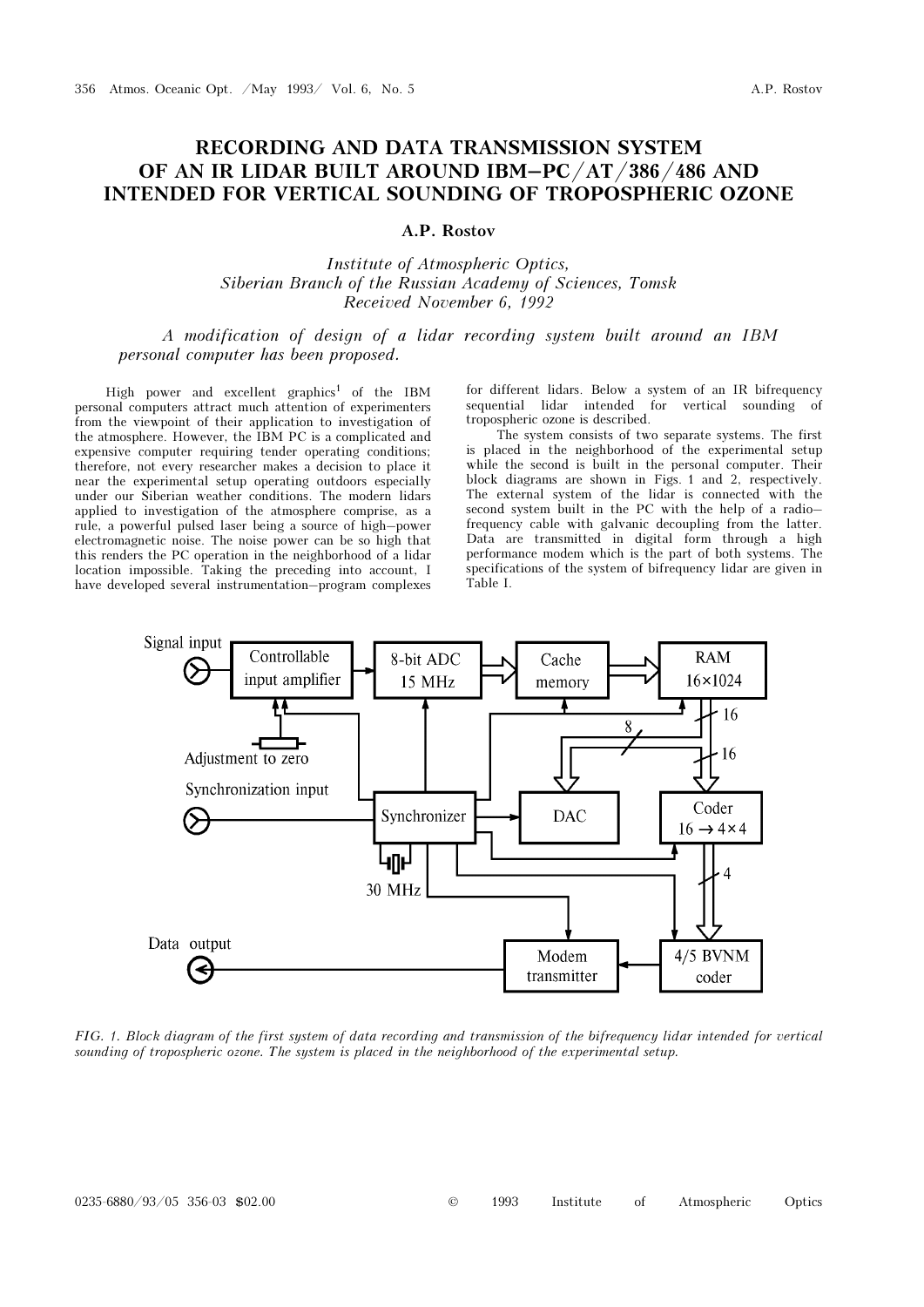

FIG. 2. Block diagram of the second system of data recording and transmission of the bifrequency lidar intended for vertical sounding of tropospheric ozone. The system is built in the IBM PC/AT.

TABLE I. Specifications of lidar systems.

| Maximum amplitude of input signal     | 1 V                     |
|---------------------------------------|-------------------------|
| Frequency range of input signal       | $0 - 7.5$ MHz           |
| Dynamic range of input signal         | 56 dB                   |
| Input impedance                       | 50 $\Omega$             |
| Sampling rate                         | $15$ MHz                |
| Repetition frequency of pairwise      |                         |
| sounding pulses                       | $< 92$ Hz               |
| Stabilization of working frequency of |                         |
| synchronizer                          | Crystal control         |
| The number of bits of the ADC         | 8 bit                   |
| Volume of recorded information        | $2\times1024$ counts    |
| The number of bits of the ADC         | 8 bit                   |
| Synchronization mode                  | Pairwise electric pulse |
| Amplitude of timing pulse             | $\geq 5$ V              |
| Input impedance of lock input         | 50 $\Omega$             |
| Modem coding scheme                   | $4/5$ BVNM group        |
| Output impedance of modem             | $50\Omega$              |
| Communication cable length            | ≤500 $m$                |
| Voltage of galvanic decoupling        | 300 V                   |
|                                       |                         |

Let us briefly describe the operation of the first remote system. An analog return signal from lidar photodetector is applied at the input of a controllable amplifier. This amplifier can change its gain stepwise according to a timing signal. This allows one to record a signal with satisfactory accuracy from both the near and far zones during one sounding pulse of the lidar. After amplification, the signal is applied at the input of an 1107PV2 concurrent analog–to–digital converter (ADC). This is a very sensitive device requiring special conditions for its operation, i.e., filtration of supply voltage and selection of relative pulse duration and fronts of timing signal. But one has to use it for lack of better devices in the domestic base components of the ADC. Further the information flow in the form of a 8–bit concurrent code enters the input of a cache memory, which used for lack of high–performance memory chips. There are a 8–bit input and 16–bit output in the cache memory for halved rate of arrival of output information. A 16–bit code from the cache memory is stored in the random–access memory (RAM), which is filled only after arrival of two triggering timing pulses. After the RAM has been filled with data, the synchronizer issues an instruction to the modem TRANSMIT INFORMATION. On this instruction modem forms an information batch header, converts the RAM to the read mode, and on conversion of a 16–bit word of the RAM to the 4/5 BVNM self–synchronizing tri–frequency code,<sup>1</sup> transmits it to the communication line. On completion of transmission, the modem issues a message to synchronizer, which prepares the RAM and input circuits for the reception of the next portion of the analog data. In this way the cycle is closed. There is a digital–to–analog converter (DAC) in the external system designed for control and checkout. Its output connector is at the front panel. The DAC allows us to display the information stored in the RAM on the oscillograph screen in the modes of operation and adjustment. In this case in the adjustment mode the rate of data refresh from the random–access memory is independent of the repetition frequency of sounding pulses of the transmitter and is maximum. In this mode the modem also transmits the data in cycles from the random–access memory to the communication line. Thus, one can qualitatively estimate the return signal on the oscillograph screen and investigate it in detail on the PC having carried out a single sounding of the atmosphere in the adjustment mode.

Let us consider the operation of the second system of the lidar built in the PC. A digital data package from the communication line through a decoupling transformer enters a modem receiver. Here, in a shaper, the synchronization and information are discriminated. The